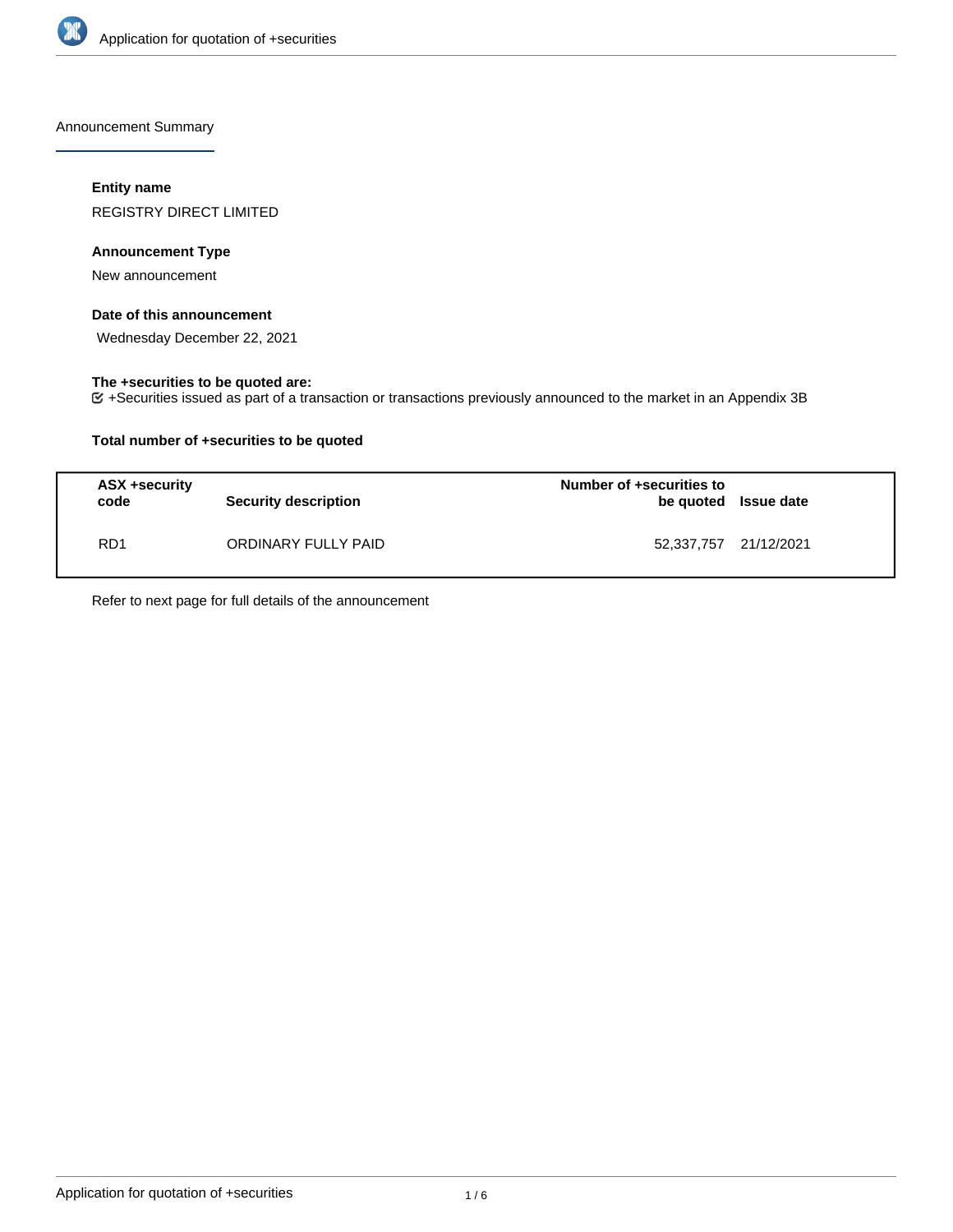

Part 1 - Entity and announcement details

## **1.1 Name of entity**

REGISTRY DIRECT LIMITED

We (the entity named above) apply for +quotation of the following +securities and agree to the matters set out in Appendix 2A of the ASX Listing Rules.

**1.2 Registered number type** ACN

**Registration number** 160181840

**1.3 ASX issuer code** RD1

**1.4 The announcement is**

New announcement

#### **1.5 Date of this announcement**

22/12/2021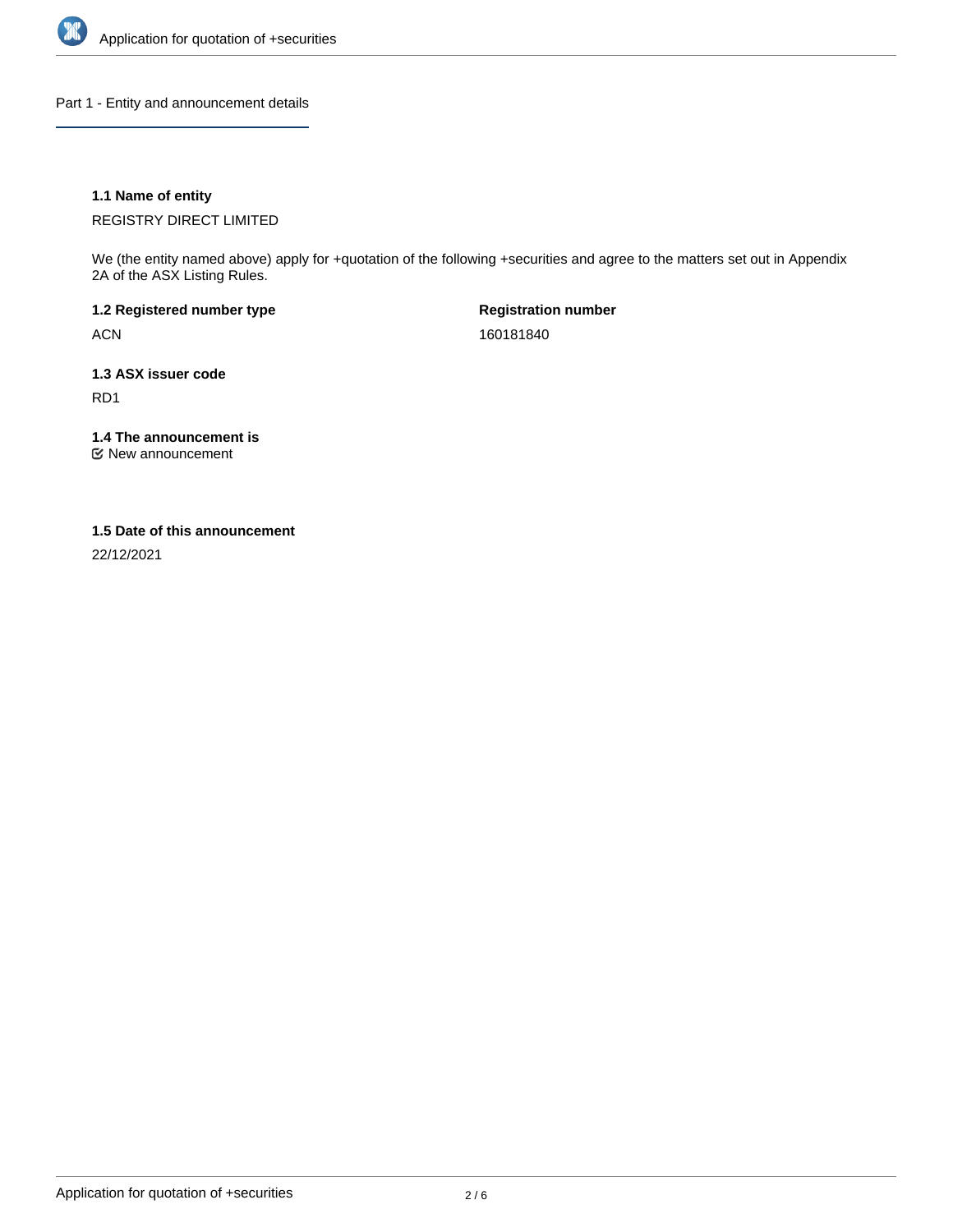

# Part 2 - Type of Issue

## **2.1 The +securities to be quoted are:**

+Securities issued as part of a transaction or transactions previously announced to the market in an Appendix 3B

#### **Previous Appendix 3B details:**

| <b>Announcement Date and</b><br>Time | <b>Announcement Title</b>                               | Selected Appendix 3B to submit quotation<br>reguest |  |
|--------------------------------------|---------------------------------------------------------|-----------------------------------------------------|--|
| 07-Dec-2021 09:36                    | New - Proposed issue of securities -<br>RD <sub>1</sub> | A placement or other type of issue                  |  |

**2.3a.2 Are there any further issues of +securities yet to take place to complete the transaction(s) referred to in the Appendix 3B?**

No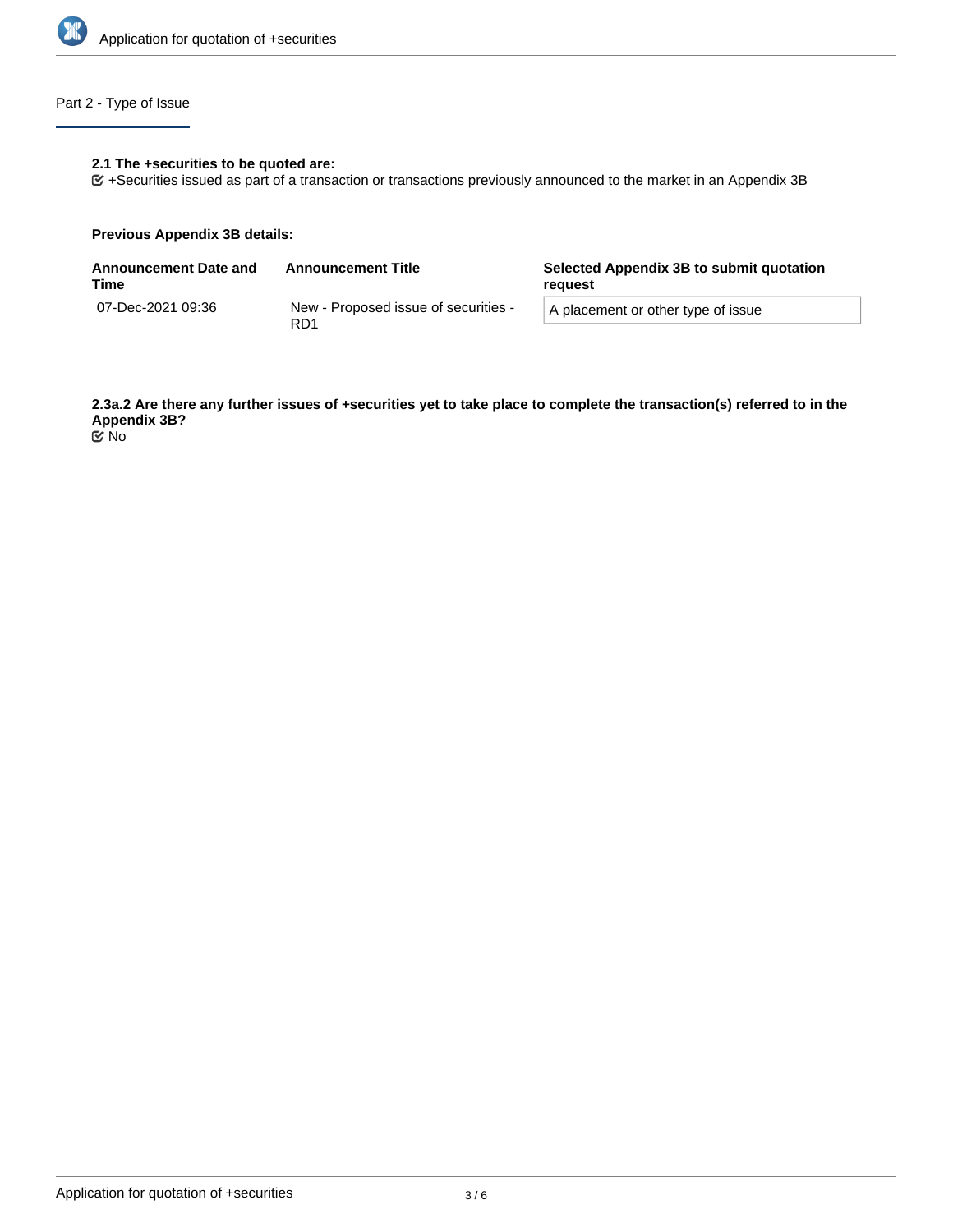

Part 3A - number and type of +securities to be quoted where issue has previously been notified to ASX in an Appendix 3B

#### Placement Details

**ASX +security code and description** RD1 : ORDINARY FULLY PAID

**Issue date** 21/12/2021

Distribution Schedule

**Provide a distribution schedule for the new +securities according to the categories set out in the left hand column including the number of recipients and the total percentage of the new +securities held by the recipients in each category.**

| Number of +securities held | <b>Number of holders</b> | Total percentage of +securities held<br>For example, to enter a value of 50%<br>please input as 50.00 |
|----------------------------|--------------------------|-------------------------------------------------------------------------------------------------------|
| $1 - 1,000$                |                          | %                                                                                                     |
| $1,001 - 5,000$            |                          | $\%$                                                                                                  |
| $5,001 - 10,000$           |                          | %                                                                                                     |
| 10,001 - 100,000           |                          | %                                                                                                     |
| 100,001 and over           |                          | $\%$                                                                                                  |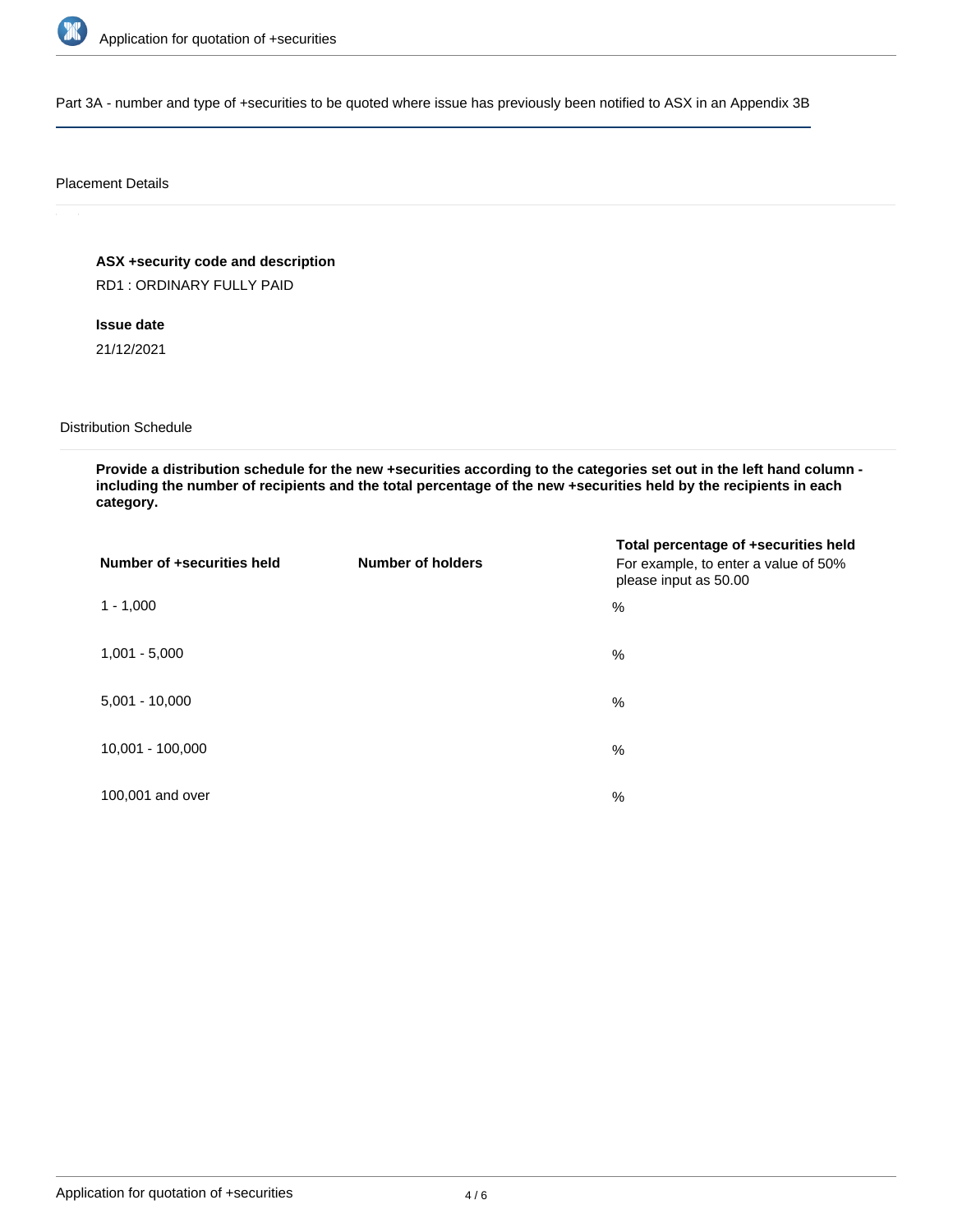

Issue details

| Number of +securities to be quoted<br>52,337,757                                      |                                        |  |  |  |
|---------------------------------------------------------------------------------------|----------------------------------------|--|--|--|
| Are the +securities being issued for a cash consideration?<br>$\mathfrak C$ Yes       |                                        |  |  |  |
| In what currency is the cash consideration being paid?                                | What is the issue price per +security? |  |  |  |
| AUD - Australian Dollar                                                               | AUD 0.02700000                         |  |  |  |
| Any other information the entity wishes to provide about the +securities to be quoted |                                        |  |  |  |